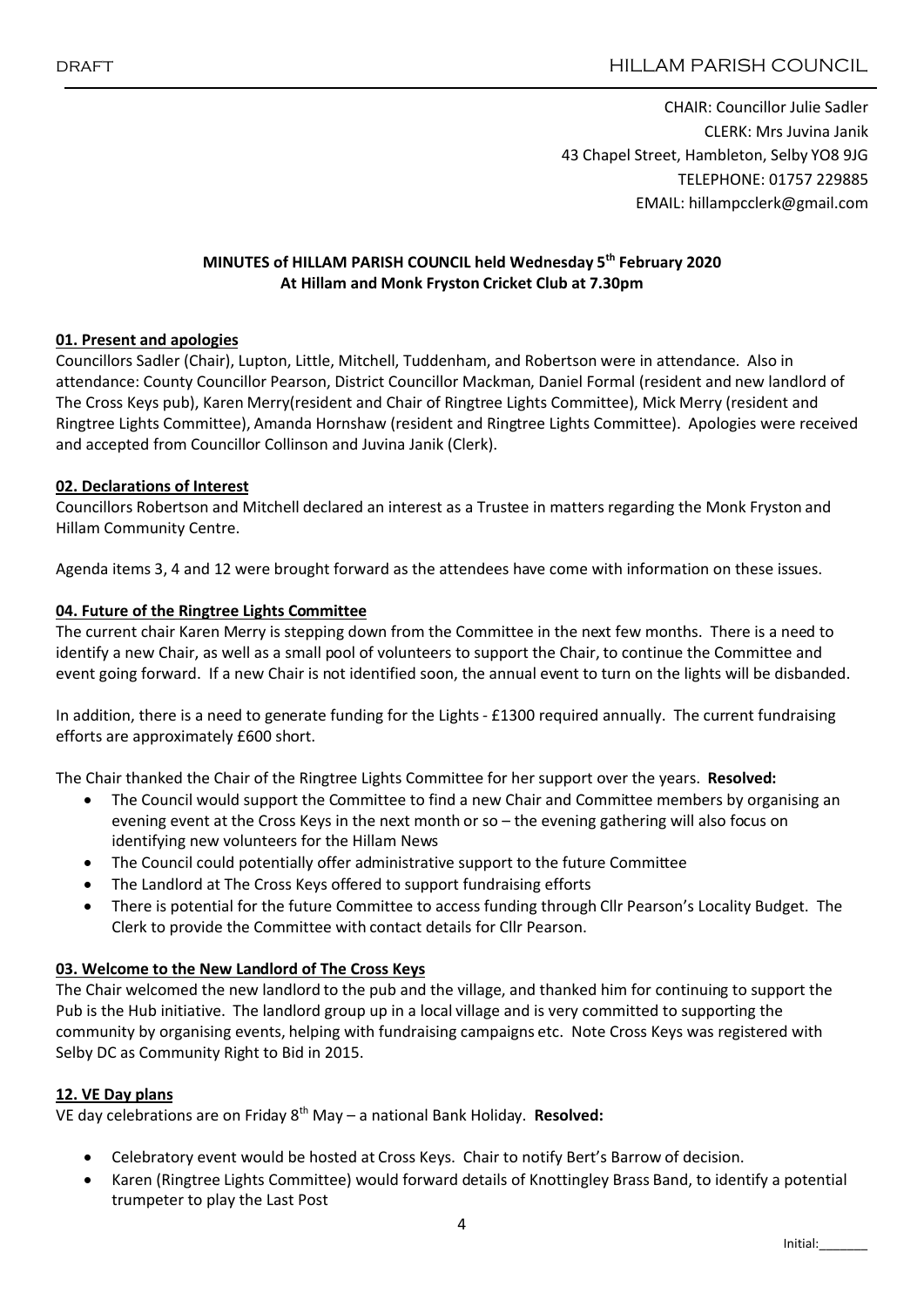- Need to check that no parallel celebrations were being planned by MFHCA on the 8th, which would clash with event
- The Clerk would purchase a flag for the flagpole to be erected by resident Bob Hopley. Purchase of £9.95 + vat approved.

\*At this time, Daniel, Karen, Mick and Amanda left the meeting.

## 05. To approve and sign the minutes for Parish Council Meeting 8<sup>th</sup> January 2020

Amended: 11d. Renovation of Hillam Hall windows – Council approved with no observations Otherwise Council approved the minutes and the Chair signed the minutes as a true record.

#### 06. Clerk's report

- i) Website renewal. **Resolved:**  $£194.13$  for two-year Wix hosting plan agreed.
- ii) Lilac Oval. Resolved: £120 quote for moss removal agreed.
- iii) Land valuation, Betteras Hill not yet completed. Resolved: Land agent to undertake valuation in w/c  $10^{th}$ February
- iv) Tree planting, need to identify areas of planting and identify funding. Resolved: Cllr Little to speak to landowner about planting trees on verges bordering fields, and apply for Locality Budget for trees.
- v) Fly tipping. Resolved: Reference to new penalty fines for fly tipping to be mentioned in next Hillam News update.
- vi) Speeding. Resolved: Clerk to submit request for 95 Alive on Chapel Street (where Hillam sign is).
- vii) Footpath #9. Resolved: Footpath sign in place and residents' comments noted by NYCC.

#### 07. Change of MFHCA Charitable Status

Resolved: TR1 form signed by Chair, which transfers assets from unincorporated charity to a Charity Incorporated Organisation.

# 08. Strengthening police powers to tackle unauthorised encampments

Councillors discussed options and completed the questionnaire for submission by the clerk.

# 09. New Local Plan for Selby Consultation

Responses due 6<sup>th</sup> March. Response: item to be tabled at next meeting, with joint response provided. Initial feedback was that Strategy was light-touch, and could have a greater focus on infrastructure (roads, digital).

#### 10. Assistance with grass cutting

MFHCA requested assistance with grass cutting fees. Resolved: Agreed to pay £557 requested for annual fees. Request for additional support with ongoing running to be discussed at March meeting. Clerk to notify MFHCA as such.

#### 11. AGM Arrangements

Chair not available for AGM as currently scheduled. Resolved: Agreed to re-schedule meeting to Weds 13<sup>th</sup> May. Item to be discussed at next meeting, in terms of how to encourage residents to attend.

# 12. VE Day Event

Previously discussed.